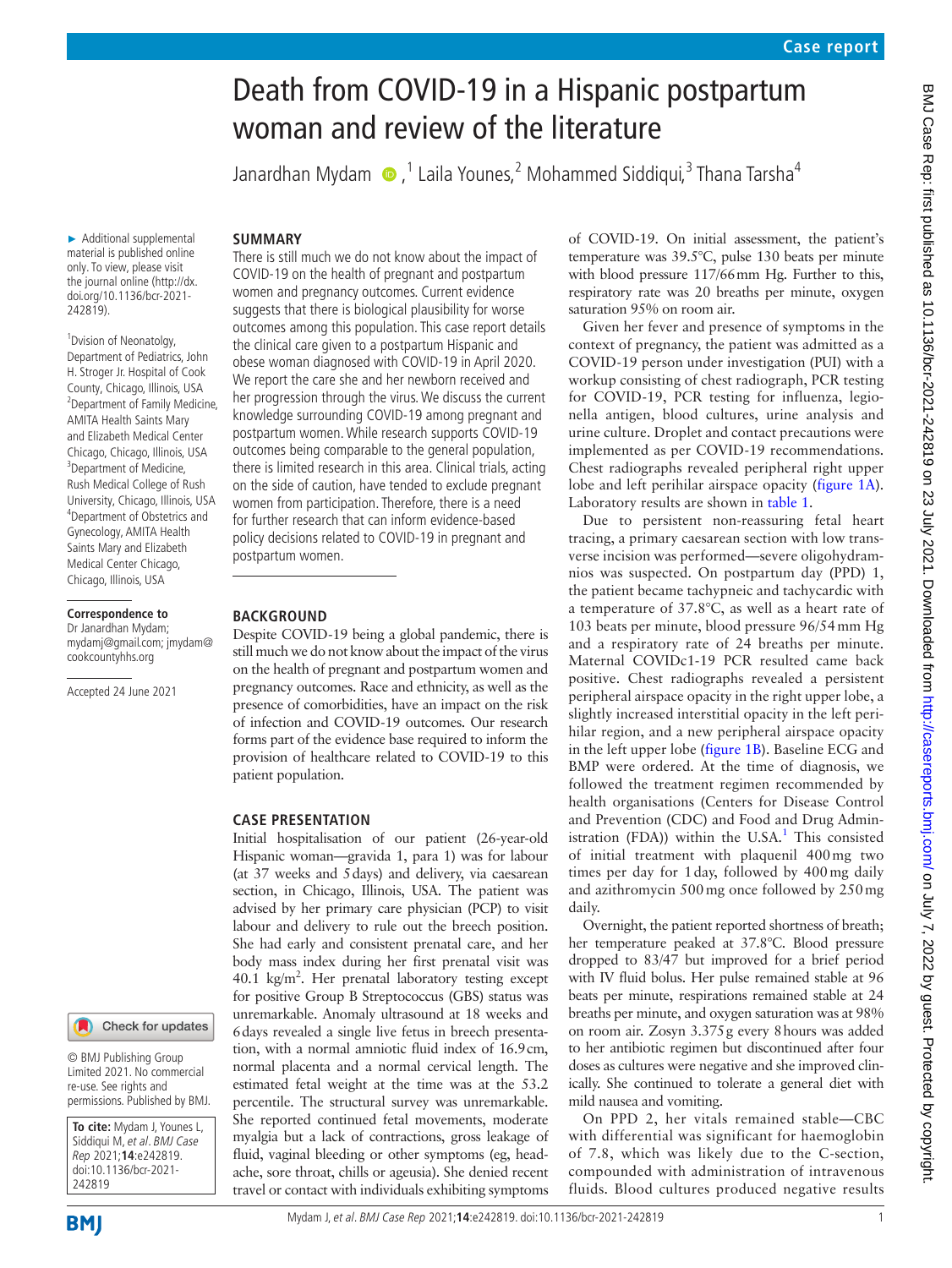<span id="page-1-0"></span>

**Figure 1** Chest radiographs of patient, a postpartum woman with COVID-19 pneumonia. (A) Chest radiograph on admission (day of delivery), showing peripheral right upper lobe and left perihilar airspace opacity. (B) Chest radiograph on postpartum day 1, showing persistent peripheral airspace opacity in the right upper lobe, a slightly increased interstitial opacity in the left perihilar region, and a new peripheral airspace opacity in the left upper lobe.

after 24 hours. Due to her stable condition, the patient was discharged on azithromycin, plaquenil, colace 100 mg by mouth once a day and ferrous sulfate 324 mg three times a day. Appropriate postpartum education was given, and she was asked to follow up in the clinic in 2 weeks to remove her C-section staples.

On PPD 11, she presented to the emergency department. She had shortness of breath and increased leg swelling. She was in hypoxic respiratory failure, with 60% oxygen saturation on the non-rebreather mask utilised by emergency medical services. Her temperature was 38.6°C, blood pressure 96/73 mm Hg, pulse 153 beats per minute and respiration 40 breaths per minute. The patient was kept prone, which improved saturation to 80%, but tachypnea persisted between 40 and 50 breaths per minute. She was intubated for acute hypoxic and hypercapnic respiratory failure (arterial blood gas (ABG) revealed pH 7.13, PO2 97.0, PCO2 54, HCO3 17.9). She needed mechanical ventilation on high ventilatory settings, with fraction of inspired oxygen (FiO2) of 100% and PEEP of 10–15 cm H2O, due to severe COVID-19-induced acute respiratory distress syndrome (ARDS). Eventually, she was transferred to a tertiary-level care centre.

# **TREATMENT**

At the tertiary care centre, an infectious disease workup (including repeat blood cultures, urinalysis and a chest radiograph) was ordered. Her blood work revealed significant leukocytosis and raised C reactive protein (CRP) [\(table](#page-2-0) 1, [online supplemental](https://dx.doi.org/10.1136/bcr-2021-242819)  [table S1\)](https://dx.doi.org/10.1136/bcr-2021-242819). She was given vancomycin, zosyn and plaquenil  $400 \,\text{mg} \times 2$  doses, 200 mg of two times per day for 5–10 days was also administered. Lactate dehydrogenase (LDH), ferritin, CRP, D-Dimer, troponin, creatine phosphokinase (CPK), erythrocyte sedimentation rate (ESR) and procalcitonin were ordered every 48 hours. A course of vasopressors was also administered. Vancomycin, cefepime and metronidazole were administered, and a course of hydroxychloroquine restarted. Lactose dehydrogenase, ferritin, CRP, D-dimer, troponin, creatine phosphokinase, erythrocyte sedimentation rate and procalcitonin were ordered every 24–48hours. Because the patient was too unstable to undergo a CT pulmonary angiography, cardiology was consulted for a bedside echocardiogram. The echocardiogram revealed normal mitral, aortic and pulmonary valves. However, the tricuspid valve demonstrated mild tricuspid regurgitation.

The right ventricle (RV) showed enlargement with an RV to right atrial gradient of 35mm Hg and a pulmonary velocity (PV) acceleration with a time of 67 ms. There was also increased RV/ left ventricle (LV) ratio with akinesis of the right ventricular free wall, and preserved motion of the RV apex (McConnell sign), suggestive of pulmonary embolism. This prompted initiation of therapeutic doses of heparin with close monitoring of coagulation.

Chest radiograph findings were further suggestive of pneumonia secondary to COVID-19. Liver and renal function, coagulation profile and respiratory parameters were significantly abnormal on PPD 11 and PPD 12 but showed mild improvement from PPD 13 to PPD 20.

# **OUTCOME AND FOLLOW-UP**

On PPD 19, the patient developed a fever and circulatory failure. Micafungin was added to her antibiotic regimen for suspected fungal sepsis, along with an increased requirement of vasopressors over the next 2days. Full ventilatory support was continued with low tidal volume. On PPD 21, her renal and liver function, coagulation profile and respiratory parameters began to deteriorate quickly, needing high ventilator support, and by PPD 22 there was evidence of multiorgan failure. During the last 6hours of her admission, she had further deterioration of her clinical status. This included an elevated temperature of 42.2°C and a need for maximum vasopressor and ventilatory support. Her physical examination revealed bilateral fixed and dilated pupils and her laboratory profile revealed sudden deterioration of blood gases with low PO2 on 100% FiO2, and the vasopressor requirements increased to maximum. Because intracranial haemorrhage was suspected, protamine sulfate and mannitol were initiated. The patient was not stable enough to undergo a CT of her head. At this point, endotracheal tube was exchanged for cuff leak or to rule out tube blocks. Respiratory rate was increased to 40 for hyperventilation and, subsequently, she went into cardiac arrest. She developed pulseless electrical activity before undergoing three rounds of cardiopulmonary resuscitation (CPR) and achieving a return of spontaneous circulation. Pulseless electrical activity ensued again 20min later, followed by four rounds of CPR with no return of spontaneous circulation. Time of death was called shortly thereafter.

The clinical course of her newborn boy was unremarkable. The placental pathology report revealed a placenta weighing 345grams with 5% laminar necrosis of fetal membranes ([figure](#page-3-0) 2). Despite the presence of placental vasculopathy, the infant did not exhibit any symptoms associated with COVID-19 and two PCR nasopharyngeal swab tests came back negative. At this juncture, the baby was sent home to the care of family members. No healthcare workers or close relatives were infected with COVID-19 as a result of her infection.

# **DISCUSSION**

Across the USA, the number of postpartum deaths due to the complications of COVID-19 is increasing. At the time (April 2020), this was one of the first cases of death attributed to COVID-19 in a postpartum mother in the USA. Rates of infection with COVID-19, asymptomatic versus symptomatic cases, and morbidity and mortality appear to be similar among pregnant or postpartum and the general population, although addi-tional research is much needed.<sup>[2](#page-4-1)</sup> Pregnancy leaves individuals more vulnerable to respiratory tract infections due to hormonal changes, reduces tolerance to hypoxia and creates a state of hypoimmunity.<sup>[3](#page-4-2)</sup> The increased susceptibility of infection in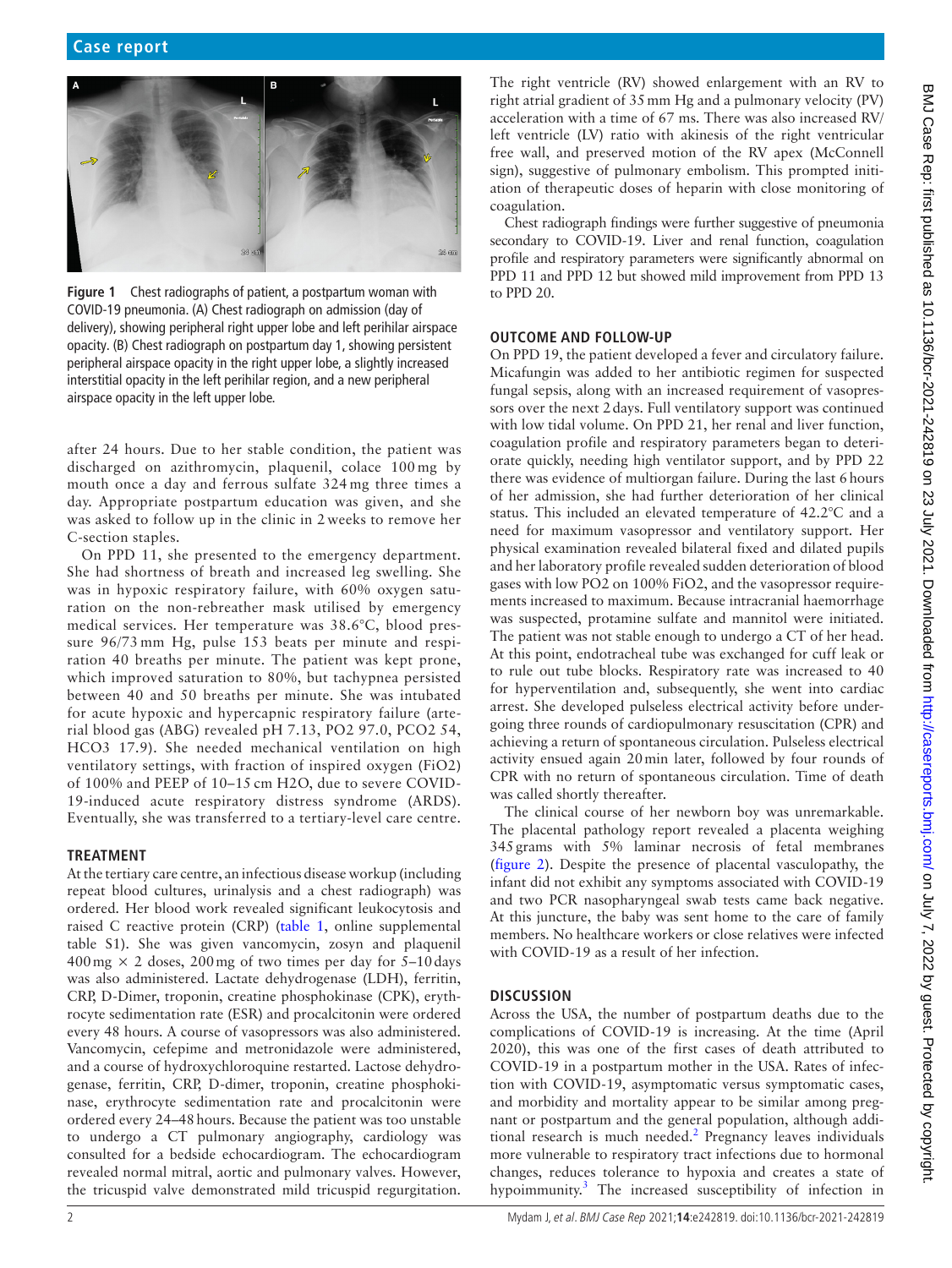<span id="page-2-0"></span>**Table 1** Pertinent laboratory results by clinical course progression, including prenatal visit and first and second hospital admissions for COVID-19 positive primigravida who died on PPD 22, Chicago, Illinois, USA

|                                          |                          | Laboratory results*      |                          |                          |                          |                          |  |
|------------------------------------------|--------------------------|--------------------------|--------------------------|--------------------------|--------------------------|--------------------------|--|
|                                          |                          | <b>First admissiont</b>  |                          | Second admission‡        |                          |                          |  |
| Variable                                 | Reference<br>range       | <b>Prenatal visit</b>    | <b>PPD 0-2</b>           | PPD 11-14                | PPD 15-18                | <b>PPD 19-22</b>         |  |
| <b>Prenatal laboratory tests</b>         |                          |                          |                          |                          |                          |                          |  |
| RPR test for syphilis                    |                          | Negative                 | $\qquad \qquad -$        |                          | $\overline{\phantom{0}}$ |                          |  |
| Rubella IgG                              | $\overline{\phantom{0}}$ | Immune                   | $\qquad \qquad -$        | $\overline{\phantom{0}}$ | $\overline{\phantom{0}}$ | $\overline{\phantom{0}}$ |  |
| Blood group and Rh factor                | $\overline{\phantom{0}}$ | $A+$                     | $A+$                     | $\overline{\phantom{0}}$ | $\overline{\phantom{0}}$ | $\overline{\phantom{0}}$ |  |
| Ab screen                                | $\overline{\phantom{0}}$ | Negative                 | <b>Negative</b>          | $\overline{\phantom{0}}$ | $\overline{\phantom{0}}$ | $\overline{\phantom{m}}$ |  |
| HIV 1/2 Ab and Aq                        | $\overline{\phantom{0}}$ | Non-reactive             |                          | Non-reactive             | $\qquad \qquad -$        | $\overline{\phantom{0}}$ |  |
| Microbiology/immunology laboratory tests |                          |                          |                          |                          |                          |                          |  |
| SARS-CoV-2 by RT-PCR                     |                          | $\qquad \qquad -$        | Positive                 | $\qquad \qquad -$        | $\overline{\phantom{0}}$ | $\overline{\phantom{0}}$ |  |
| Influenza A                              | $\overline{\phantom{0}}$ |                          | Negative                 | $\overline{\phantom{0}}$ |                          |                          |  |
| Influenza B                              | $\overline{\phantom{0}}$ |                          | Negative                 | $\overline{\phantom{0}}$ | $\overline{\phantom{0}}$ |                          |  |
| QuantiFERON-TB Gold                      | $\overline{\phantom{0}}$ | $\overline{\phantom{0}}$ | $\qquad \qquad -$        | Negative                 | $\qquad \qquad -$        |                          |  |
| <b>HBS Antigen</b>                       | $\overline{\phantom{0}}$ |                          | $\overline{\phantom{0}}$ | Negative                 | $\overline{\phantom{0}}$ |                          |  |
| Antihepatitis C virus                    | $\overline{\phantom{0}}$ | $\overline{\phantom{0}}$ | $\equiv$                 | Negative                 | $\overline{\phantom{0}}$ |                          |  |
| Legionella antigen                       | $\overline{\phantom{0}}$ | $\overline{\phantom{0}}$ | Negative                 | $\overline{\phantom{0}}$ | $\overline{\phantom{0}}$ |                          |  |
| <b>Inflammatory markers</b>              |                          |                          |                          |                          |                          |                          |  |
| CRP (mg/L)                               | < 8.1                    | $\overline{\phantom{0}}$ | 45.0                     | 218.8-239.8              | 159.9                    | $\overline{\phantom{0}}$ |  |
| ESR (mm)                                 | $0 - 20$                 | $\overline{\phantom{0}}$ | $\qquad \qquad -$        | 32                       | $\qquad \qquad -$        | $\overline{\phantom{0}}$ |  |
| Procalcitonin (ng/mL)                    | < 0.06                   |                          | $\overline{\phantom{0}}$ | 0.55                     | $\overline{\phantom{0}}$ |                          |  |
| Ferritin (ng/mL)                         | $11 - 241$               | $\qquad \qquad -$        | $\qquad \qquad -$        | 565-1256                 | 504                      | $\overline{\phantom{0}}$ |  |
| Serum IL-6 (pg/mL)                       | < 5.0                    | $\overline{\phantom{0}}$ | $\overline{\phantom{0}}$ | 80.1                     | $\overline{a}$           | $\overline{\phantom{0}}$ |  |
| D-dimer (ng/mL)                          | $500$                    | $\qquad \qquad -$        | $\qquad \qquad -$        | 7341-62236               | 6545                     | 6311-18416               |  |
| Serum electrolytes                       |                          |                          |                          |                          |                          |                          |  |
| Na (mmol/L)                              | 133-144                  | $\overline{\phantom{a}}$ | $127 - 132$              | $137 - 142$              | 139-147                  | 138-143                  |  |
| K (mmol/L)                               | $3.5 - 5.1$              | $\overline{\phantom{0}}$ | $3.0 - 3.9$              | $3.4 - 4.6$              | $2.3 - 5.3$              | $3.7 - 5.3$              |  |
| Cl (mmol/L)                              | 98-108                   | $\overline{\phantom{0}}$ | $98 - 101$               | $105 - 112$              | 108-113                  | 104-120                  |  |
| CO (mmol/L)                              | $20 - 32$                | $\overline{\phantom{0}}$ | $20 - 22$                | $11 - 19$                | $22 - 26$                | $11 - 21$                |  |
| Ca (mg/dL)                               | $8.6 - 10.3$             | $\overline{\phantom{0}}$ | $7.3 - 8.3$              | $7.4 - 7.9$              | $7.4 - 8.3$              | $7.7 - 8.4$              |  |
| Glucose (mg/dL)                          | $70 - 100$               |                          | $74 - 93$                | 109-162                  | $84 - 122$               | 39-126                   |  |
| Total protein (mg/dL)                    | $6.4 - 8.3$              | $\overline{\phantom{0}}$ | $5.1 - 5.8$              | $5.0 - 6.1$              | $5.3 - 5.8$              | $5.6 - 6.1$              |  |
| Mg (mg/dL)                               | $1.6 - 2.6$              | $\qquad \qquad -$        | 1.3                      | $1.9 - 2.1$              | $1.9 - 2.3$              | $1.6 - 2.1$              |  |
| $P$ (mg/dL)                              | $2.5 - 4.7$              | $\qquad \qquad -$        | $\qquad \qquad -$        | 6.6                      | $1.3 - 6$                | $4.6 - 6.5$              |  |
| <b>Blood cell counts</b>                 |                          |                          |                          |                          |                          |                          |  |
| <b>WCC (x10<sup>9</sup>/L)</b>           | $4 - 11$                 | $\overline{\phantom{a}}$ | $5 - 8.9$                | $20.9 - 38.3$            | $14.6 - 20.7$            | $13.3 - 39.2$            |  |
| Neutrophil (%)                           |                          | 72                       | $76.3 - 83.5$            | $72 - 90$                | $71 - 81$                | $35 - 82$                |  |
| Lymphocyte (%)                           | $\overline{\phantom{0}}$ | 20                       | $9.1 - 14.7$             | $2 - 7$                  | $1 - 8$                  | $6 - 24$                 |  |
| Monocyte (%)                             | -                        | $\qquad \qquad -$        | $7.1 - 12.8$             | $1 - 7$                  | $3 - 13$                 | $6 - 14$                 |  |
| Meta myelocytes (%)                      | $\overline{\phantom{0}}$ | $\overline{\phantom{a}}$ | $\overline{\phantom{0}}$ | $1 - 5$                  | $1 - 6$                  | $2 - 10$                 |  |
| Myelocyte (%)                            | $\overline{\phantom{0}}$ | $\qquad \qquad -$        | $\qquad \qquad -$        | $1 - 4$                  | $1 - 5$                  | $2 - 7$                  |  |
| Eosinophil (%)                           | $\overline{\phantom{0}}$ | $\qquad \qquad -$        | $\mathbf 0$              | $\overline{\phantom{0}}$ | 1                        | $\mathbf{1}$             |  |
| Basophil (%)                             | $\overline{\phantom{0}}$ | $\overline{\phantom{a}}$ | $0.1 - 0.5$              | $\overline{\phantom{0}}$ | $\overline{\phantom{0}}$ | 1                        |  |
| RCC (x10 <sup>12</sup> /L)               | $3.8 - 5.4$              | $\overline{\phantom{a}}$ | $2.96 - 4.61$            | $3.46 - 4.43$            | $3.36 - 3.57$            | $3.28 - 3.54$            |  |
| Hb (g/L)                                 | $115 - 155$              | $\overline{\phantom{a}}$ | $76 - 120$               | $91 - 114$               | 89-97                    | $86 - 93$                |  |
| Hct (%)                                  | $34 - 46.5$              | $\overline{\phantom{a}}$ | $23.2 - 36.4$            | $28.9 - 38$              | $27.7 - 29.9$            | $27.7 - 32.0$            |  |
| Platelet count (k/mm cu)                 | 150-450                  | $\qquad \qquad -$        | 126-160                  | $81 - 188$               | $151 - 254$              | 255-329                  |  |
| Band (%)                                 | $\overline{\phantom{0}}$ | $-$                      | $\overline{\phantom{0}}$ | $3 - 15$                 | $3 - 10$                 | $2 - 18$                 |  |
| Nucleated RCC (%)                        | $<$ 1                    | $\qquad \qquad -$        | $\qquad \qquad -$        | $4 - 23$                 | $1 - 9$                  | $1 - 13$                 |  |
| <b>Coagulation Parameters</b>            |                          |                          |                          |                          |                          |                          |  |
| PT (seconds)                             | $9.7 - 13.1$             | $\qquad \qquad -$        | $\qquad \qquad -$        | 12.4                     | $\qquad \qquad -$        | $20.8 - 20.9$            |  |
| <b>INR</b>                               | $0.8 - 1.2$              | $\overline{\phantom{a}}$ | $\qquad \qquad -$        | $1.2$                    | $\overline{\phantom{0}}$ | 1.8                      |  |
| aPTT (seconds)                           | $26.8 - 36.0$            | $\qquad \qquad -$        | $\overline{\phantom{0}}$ | $29.2 - 81.9$            | 52.8-110.3               | 46.9-177.5               |  |
| <b>Liver function tests</b>              |                          |                          |                          |                          |                          |                          |  |
| AST (U/L)                                | $10 - 40$                | $\overline{\phantom{a}}$ | $26 - 27$                | 33-1856                  | 173-409                  | 94-1084                  |  |
| ALT (U/L)                                | $7 - 35$                 |                          | $17 - 21$                | 23-1103                  | 269-806                  | 107-284                  |  |
|                                          |                          |                          |                          |                          |                          | Continued                |  |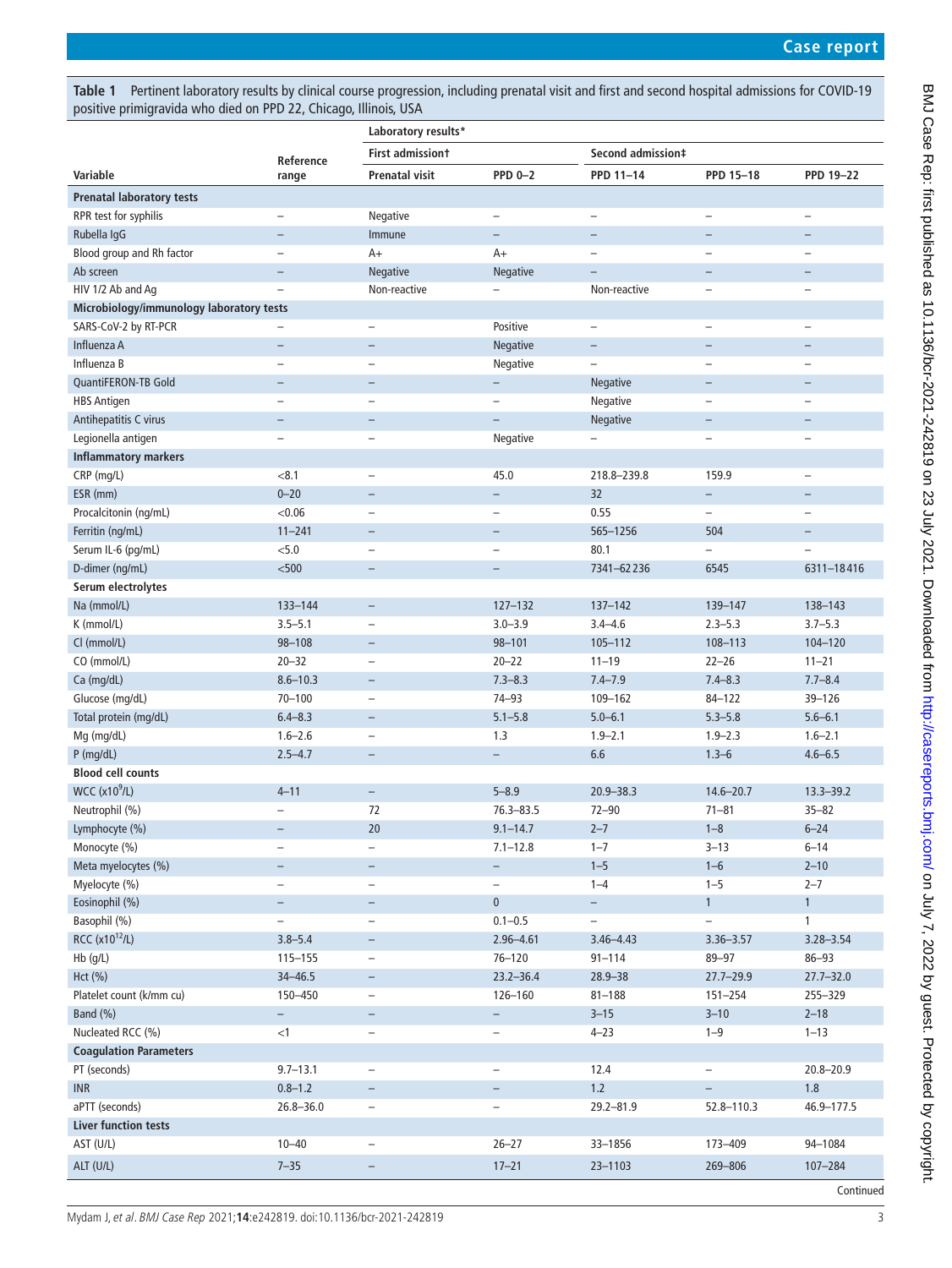## **Table 1** Continued

|                                 |               | Laboratory results*      |                          |                   |                          |                          |  |  |
|---------------------------------|---------------|--------------------------|--------------------------|-------------------|--------------------------|--------------------------|--|--|
|                                 | Reference     | <b>First admissiont</b>  |                          | Second admission‡ |                          |                          |  |  |
| Variable                        | range         | <b>Prenatal visit</b>    | <b>PPD 0-2</b>           | PPD 11-14         | PPD 15-18                | <b>PPD 19-22</b>         |  |  |
| Albumin (mg/dL)                 | $3.5 - 5.7$   | $\overline{\phantom{0}}$ | $2.7 - 3.2$              | $1.7 - 2.5$       | $1.8 - 2.1$              | $1.5 - 1.8$              |  |  |
| Total bilirubin (mg/dL)         | $0.0 - 1.4$   | $\overline{\phantom{0}}$ | 0.8                      | $4.3 - 6.5$       | $6.2 - 7.7$              | $3.6 - 5.7$              |  |  |
| Direct bilirubin (mg/dL)        | $0.0 - 0.3$   |                          |                          | $3.5 - 4.3$       | $4.2 - 4.2$              | $\overline{a}$           |  |  |
| ALP (U/L)                       | $30 - 110$    | $\qquad \qquad -$        | $67 - 95$                | $66 - 88$         | $75 - 80$                | 89-137                   |  |  |
| TG (mg/dL)                      | < 150         | $\overline{\phantom{0}}$ | $\overline{\phantom{0}}$ | 526               | 426                      | 320-482                  |  |  |
| <b>Renal Function Tests</b>     |               |                          |                          |                   |                          |                          |  |  |
| BUN (mg/dL)                     | $7 - 25$      | $\overline{\phantom{0}}$ | $4 - 8$                  | $15 - 58$         | $42 - 61$                | $41 - 64$                |  |  |
| Creatinine (mg/dL)              | $0.5 - 1.4$   | $\overline{\phantom{0}}$ | $0.61 - 0.65$            | $1.01 - 2.75$     | $1.42 - 2.20$            | $1.53 - 4.25$            |  |  |
| Estimated GFR (mL/min/1.73m2)t  | >89           |                          | $>60$                    | $23 - 77$         | $30 - 51$                | $14 - 46$                |  |  |
| <b>BUN/creatinine</b>           | $6.0 - 20.0$  | $\overline{\phantom{0}}$ | $6.2 - 13.1$             | 14.9              | $44.0 - 61.0$            | $\equiv$                 |  |  |
| Anion qap (mmol/L)              | $6.2 - 14.7$  | $\overline{\phantom{0}}$ | $8.0 - 10.0$             | $10.0 - 20.0$     | $5.0 - 13.0$             | $10.0 - 16.0$            |  |  |
| <b>Cardiac function markers</b> |               |                          |                          |                   |                          |                          |  |  |
| BNP (pg/mL)                     | $1 - 100$     | $\overline{\phantom{0}}$ | $\overline{\phantom{0}}$ | 898-1035          | $\overline{\phantom{0}}$ | 1391                     |  |  |
| Troponin (ng/mL)                | $0.00 - 0.02$ | $\qquad \qquad -$        | $\overline{\phantom{a}}$ | $0.07 - 0.24$     | $0.03 - 0.06$            | 0.06                     |  |  |
| $CK$ ( $u/L$ )                  | $35 - 200$    |                          | $\overline{\phantom{0}}$ | $70 - 101$        |                          | 150                      |  |  |
| LDH (u/L)                       | 108-212       | $\overline{\phantom{0}}$ | $\overline{\phantom{m}}$ | 1751-2737         | $-$                      | $\overline{\phantom{m}}$ |  |  |
| Lactic acid (mm/L)              |               | $\overline{\phantom{0}}$ | $\overline{\phantom{0}}$ |                   | $\overline{\phantom{0}}$ | $\overline{\phantom{0}}$ |  |  |
| Arterial                        | $0.4 - 1.3$   | $\overline{\phantom{0}}$ | $\overline{\phantom{a}}$ | $2.3 - 3.1$       | $\overline{\phantom{0}}$ | $\overline{\phantom{0}}$ |  |  |
| Venous                          | $0.0 - 2.5$   | $\qquad \qquad -$        | 1.2                      | 7.6               | $\overline{\phantom{0}}$ | $\overline{\phantom{m}}$ |  |  |
| <b>Blood gas parameters</b>     |               |                          |                          |                   |                          |                          |  |  |
| pH                              | $7.36 - 7.46$ | $\qquad \qquad -$        | $\qquad \qquad -$        | $7.17 - 7.30$     | 7.38-7.49                | $6.86 - 7.44$            |  |  |
| pCO2 (mm Hq)                    | $32 - 46$     | $\qquad \qquad -$        | $\overline{\phantom{a}}$ | $32 - 48$         | $38 - 42$                | $31 - 72$                |  |  |
| p02 (mm Hg)                     | $83 - 108$    | $\qquad \qquad -$        | $\qquad \qquad -$        | $36 - 203$        | $60 - 320$               | $37 - 124$               |  |  |
| hCO3 (mm/L)                     | $21 - 29$     | $\overline{\phantom{0}}$ | $\overline{\phantom{m}}$ | $14 - 22$         | $22 - 29$                | $12 - 23$                |  |  |
| BE, calculated (mmol/L)         |               |                          | $\overline{\phantom{0}}$ | $(-8) - (-12)$    | $(-2) - 5$               | $(-1) - (-21)$           |  |  |
| Carboxyhaemoglobin (%)          | $0.0 - 2.0$   | $\overline{\phantom{a}}$ | $\qquad \qquad -$        | $1.3 - 1.7$       | $\qquad \qquad -$        | $\overline{\phantom{a}}$ |  |  |
| Methaemoglobin (%)              | $0.0 - 1.5$   | $\overline{\phantom{0}}$ | $\overline{a}$           | $1.3 - 1.5$       | $\overline{a}$           | $\overline{\phantom{0}}$ |  |  |
| Ca, ionised (mm/L)              | $1.15 - 1.30$ | $\overline{\phantom{0}}$ | $\overline{\phantom{0}}$ | 1.06              | $\overline{\phantom{0}}$ |                          |  |  |
| Ca, ionised pH corrected (mm/L) | $1.15 - 1.30$ | $\overline{\phantom{0}}$ | $\overline{\phantom{m}}$ | 0.98              | $\overline{\phantom{0}}$ | $\overline{\phantom{0}}$ |  |  |

\*Results provided as a 3-day range for simplicity of presentation.

†First admission: prenatal visit, 6 September 2019; PPD 0–2, 1–3 April 2020.

‡Second admission: PPD 11–14, 12–15 April 2020; PPD 15–18, 16–19 April 2020; PPD 19–22, 20–23 April 2020; PPD 11–22, 12–23 April 2020.

Ab, antibody; ALP, alkaline phosphatase; ALT, alanine aminotransferase; aPTT, activated partial thromboplastin time; AST, aspartate aminotransferase; BE, base excess; BHCG, beta-human chorionic gonadotropin; BNP, brain natriuretic peptide; BUN, blood urea nitrogen; Ca, calcium; CK, creatine kinase; Cl, chloride; CO, carbon monoxide; CRP, C reactive protein; ESR, erythrocyte sedimentation rate; GFR, glomerular filtration rate; Hb, haemoglobin; HBS, hepatitis B surface antigen; hCO3, bicarbonate; hct, haematocrit; IL-6, interleukin 6; INR, international normalised ratio; K, potassium; LDH, lactate dehydrogenase; Mg, magnesium; Na, sodium; NP, nasopharyngeal; pCO2, partial pressure of carbon dioxide; pO2, partial pressure of oxygen; PPD, postpartum day; PT, prothrombin time; RCC, red cell count; Rh, Rhesus; RPR, rapid plasma reagin; TB, tuberculosis; TG, triglyceride; WCC, white cell count.

pregnant women was evident in previous large-scale infectious disease pandemics, including increased need for the use of venti-lators to assist with breathing.<sup>[4](#page-4-3)</sup> Infection with SARS-Cov-2, and coronaviruses similar to it in nature such as Middle East respiratory syndrome (MERS) and severe acute respiratory syndrome



<span id="page-3-0"></span>**Figure 2** Placental pathology showing laminar necrosis.

(SARS), have also been found to increase the risk of preterm births, miscarriage and complications with pregnancy.<sup>5</sup>

Our patient was both from a Hispanic background and had an underlying comorbid condition in obesity. At the time of her diagnosis to death, we did not have a clear picture of the impact of race and ethnicity, or overweight and obesity, on COVID-19 infection and outcomes. As data have continued to be collected, and the pandemic has progressed, both have been implicated as independent strong risk factors for severe illness with increased risk of mortality. $8-11$  One of the reason for obesity as a maker for disease severity could be increased pro-inflammatory response observed in overweight individuals. In addition, obese individuals are often difficult to ventilate and rehabilitate. The individuals from Hispanic background are specifically at increased risk of due to higher prevalence of obesity in Hispanics compared with other ethnic groups in USA.<sup>12</sup> Another possible reason for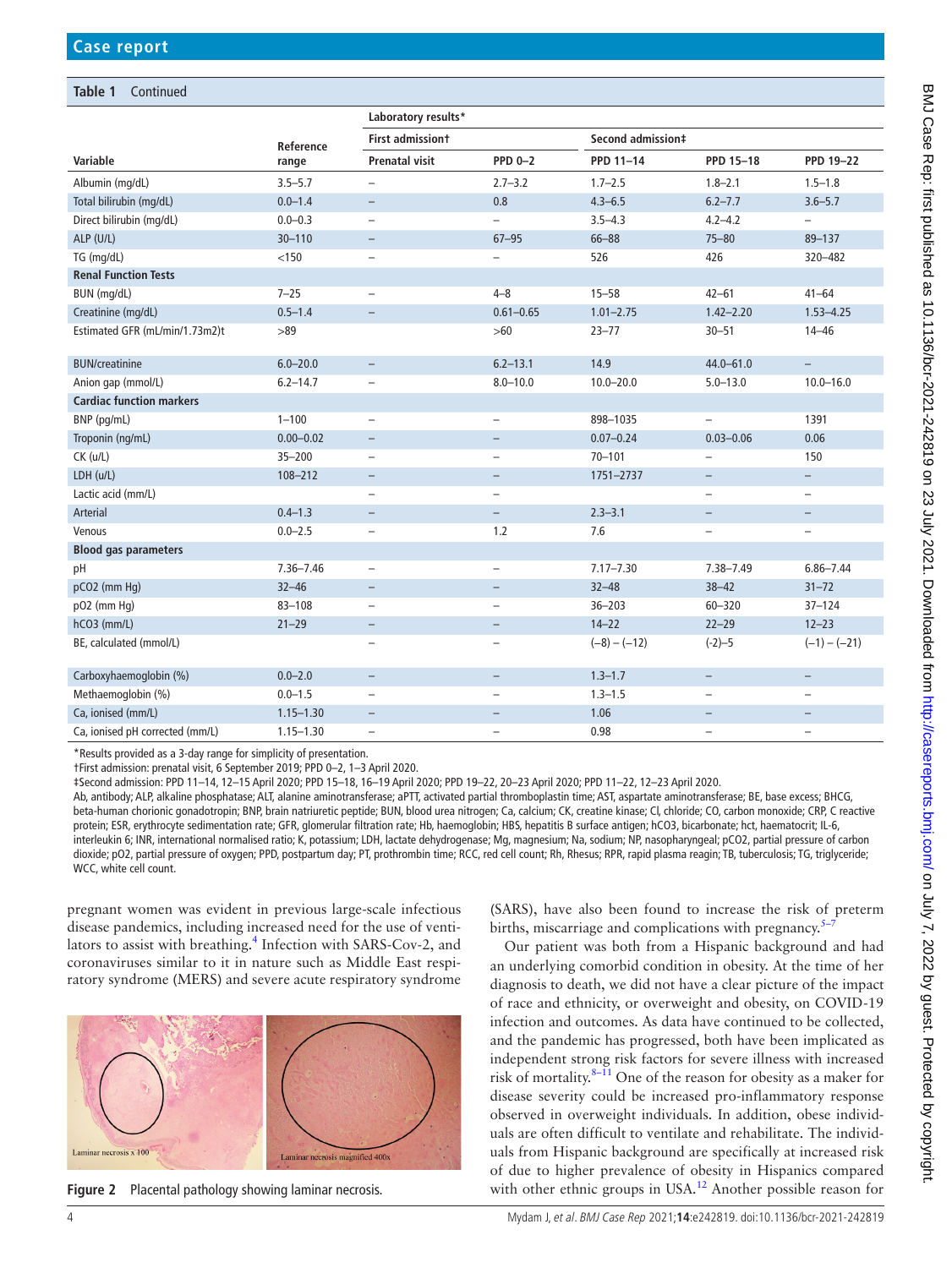higher mortality rate in Hispanics could be attributed to and poorer access to healthcare among racial and ethnic minority communities in USA.<sup>13 14</sup> As physicians, we continue to monitor how race and ethnicity, weight and the presence of comorbidities alter the impact of COVID-19 on our patients.

In terms of pregnancy outcomes for those with COVID-19, there are now a substantial number of systematic reviews and meta-analysis producing heterogeneous results.[15 16](#page-4-8) A study of 141 pregnant patients with COVID-19 compared their pregnancy outcomes with those of women who did not have the infection.[17](#page-5-0) They found no significant impact of COVID-19 on either the health of the mother or child. In contrast, a second study found that approximately 30% of women with COVID-19 had a preterm delivery—which is a significantly higher rate compared with that found in the general population.<sup>18</sup> There is also a certain difficulty in ascribing a miscarriage as a consequence of COVID-19 infection that needs to be considered.<sup>[19](#page-5-2)</sup> The gathering of evidence related to vertical transmission is ongoing, with results appearing to support a low risk.<sup>20</sup> A systematic review and meta-analysis that included 86 studies noted that vertical transmission was biologically plausible but appeared to be rare,  $21$  while a second reported a low risk of neonatal infection.<sup>[22](#page-5-5)</sup> Preterm babies may also be considered to have increased risk of infection due to the presence of an immature immune system. $20$ At the start of the pandemic, those seeking to understand morbidity and mortality from COVID-19 among pregnant and postpartum populations relied on a limited number of case reports and case series. The first to be published in the United States detailed a 36-year-old postpartum woman who presented with symptoms of COVID-19, required a caesarean section and immediate admission to the intensive care unit, and rapidly declined to multiorgan failure and death. $^{23}$  This clinical course differs from ours in that the patient experienced an accelerated decline in health that was untreatable, while our patient was able to go home following the birth but then subsequently required readmission to intensive care due to worsening COVID-19 and a deteriorating clinical course, possibly due to postpartum state. Existing comorbidities could be attributed to worsening of the clinical status. Moreover, the severity of COVID-19 illness in our patient was clinically high enough to require high ventilatory support. Her clinical status was also labile and critical needing continuous vasopressors for the most part of her second admission. Additionally, her hypercoagulable status complicated her clinical profile causing pulmonary embolism needing anticoagulation, which all together resulted in rapid multiorgan failure leading to her sudden deterioration. Since these two cases, it has become clear that the path of COVID-19 in this population is as diverse as that for the general population,

# **Learning points**

- ► The impact of COVID-19 on the health of those who are pregnant or postpartum appears similar to the general population.
- $\triangleright$  Our case report highlights the rapidity with which the virus can cause the deterioration of health within a young patient.
- ► Although we cannot know the impact of obesity on the outcomes of our patient, research has consistently demonstrated the associations between obesity and mortality due to severe COVID-19.

and that there is a need for ongoing research focused on the virus among those who are pregnant or post partum.

**Acknowledgements** The authors thank the doctors and staff at McNeal Hospital, Oak Berwyn, Illinois, USA, Loyola University Medical Center, Maywood, Illinois, USA and AMITA Health Saints Mary and Elizabeth Medical for Center, Chicago, Illinois, USA, for caring for the patient during the course of her illness. We also thank all three hospitals for sharing the patient's clinical information with Dr Younes, the patient's primary doctor. The patient's parents and sibling graciously consented to the publication of this case report.

**Contributors** JM planned the study, conceptualised the idea, helped in data acquisition, writing the first draft of the manuscript and supervised the case report. LY, MS and TT collected the data and contributed to writing the first draft of the manuscript. All authors read and approved the final manuscript for submission.

**Funding** The authors have not declared a specific grant for this research from any funding agency in the public, commercial or not-for-profit sectors.

**Competing interests** None declared.

**Patient consent for publication** Obtained.

**Provenance and peer review** Not commissioned; externally peer reviewed.

This article is made freely available for use in accordance with BMJ's website terms and conditions for the duration of the covid-19 pandemic or until otherwise determined by BMJ. You may use, download and print the article for any lawful, non-commercial purpose (including text and data mining) provided that all copyright notices and trade marks are retained.

#### **ORCID iD**

Janardhan Mydam<http://orcid.org/0000-0002-6813-2881>

## **REFERENCES**

- <span id="page-4-0"></span>1 CDC. Considerations for inpatient obstetric healthcare settings. secondary considerations for inpatient obstetric healthcare settings, 2020. Available: [https://](https://www.cdc.gov/coronavirus/2019-ncov/hcp/inpatient-obstetric-healthcare-guidance.html) [www.cdc.gov/coronavirus/2019-ncov/hcp/inpatient-obstetric-healthcare-guidance.](https://www.cdc.gov/coronavirus/2019-ncov/hcp/inpatient-obstetric-healthcare-guidance.html) [html](https://www.cdc.gov/coronavirus/2019-ncov/hcp/inpatient-obstetric-healthcare-guidance.html)
- <span id="page-4-1"></span>2 Allotey J, Stallings E, Bonet M, et al. Clinical manifestations, risk factors, and maternal and perinatal outcomes of coronavirus disease 2019 in pregnancy: living systematic review and meta-analysis. **[BMJ](http://dx.doi.org/10.1136/bmj.m3320)** 2020;370:m3320.
- <span id="page-4-2"></span>3 Qi M, Li X, Liu S, et al. Impact of the COVID-19 epidemic on patterns of pregnant women's perception of threat and its relationship to mental state: a latent class analysis. [PLoS One](http://dx.doi.org/10.1371/journal.pone.0239697) 2020;15:e0239697.
- <span id="page-4-3"></span>4 Jamieson DJ, Honein MA, Rasmussen SA, et al. H1N1 2009 influenza virus infection during pregnancy in the USA. [The Lancet](http://dx.doi.org/10.1016/S0140-6736(09)61304-0) 2009;374:451-8.
- <span id="page-4-4"></span>5 Wong SF, Chow KM, Leung TN, et al. Pregnancy and perinatal outcomes of women with severe acute respiratory syndrome. [Am J Obstet Gynecol](http://dx.doi.org/10.1016/j.ajog.2003.11.019) 2004;191:292-7.
- 6 de Souza Silva GA, da Silva SP, da Costa MAS, et al. Sars-Cov, MERS-CoV and SARS-CoV-2 infections in pregnancy and fetal development. [J Gynecol Obstet Hum Reprod](http://dx.doi.org/10.1016/j.jogoh.2020.101846) 2020;49:101846.
- 7 Di Toro F, Gjoka M, Di Lorenzo G, et al. Impact of COVID-19 on maternal and neonatal outcomes: a systematic review and meta-analysis. [Clin Microbiol Infect](http://dx.doi.org/10.1016/j.cmi.2020.10.007) 2021;27:36–46.
- <span id="page-4-5"></span>8 Sze S, Pan D, Nevill CR, et al. Ethnicity and clinical outcomes in COVID-19: a systematic review and meta-analysis. [EClinicalMedicine](http://dx.doi.org/10.1016/j.eclinm.2020.100630) 2020;29-30:100630.
- 9 Moreira A, Chorath K, Rajasekaran K, et al. Demographic predictors of hospitalization and mortality in US children with COVID-19. [Eur J Pediatr](http://dx.doi.org/10.1007/s00431-021-03955-x) 2021;180:1659-63.
- 10 Gu T, Mack JA, Salvatore M, et al. Characteristics associated with racial/ethnic disparities in COVID-19 outcomes in an academic health care system. JAMA Netw [Open](http://dx.doi.org/10.1001/jamanetworkopen.2020.25197) 2020;3:e2025197.
- 11 Hajifathalian K, Kumar S, Newberry C, et al. Obesity is associated with worse outcomes in COVID-19: analysis of early data from New York City. [Obesity](http://dx.doi.org/10.1002/oby.22923) 2020;28:1606–12.
- <span id="page-4-6"></span>12 El Chaar M, King K, Galvez Lima A. Are black and Hispanic persons disproportionately affected by COVID-19 because of higher obesity rates? [Surg Obes Relat Dis](http://dx.doi.org/10.1016/j.soard.2020.04.038) 2020;16:1096–9.
- <span id="page-4-7"></span>13 Mackey K, Ayers CK, Kondo KK, et al. Racial and Ethnic Disparities in COVID-19-Related Infections, Hospitalizations, and Deaths : A Systematic Review. Ann Intern [Med](http://dx.doi.org/10.7326/M20-6306) 2021;174:362–73.
- 14 Panagiotakopoulos L, Myers TR, Gee J, et al. SARS-CoV-2 infection among hospitalized pregnant women: reasons for admission and pregnancy characteristics – eight U.S. health care centers, March 1–May 30, 2020. MMWR Morb Mortal Wkly [Rep](http://dx.doi.org/10.15585/mmwr.mm6938e2);69:1355–9.
- <span id="page-4-8"></span>15 Martini AE. COVID-19 in pregnancy. [Glob Reprod Health](http://dx.doi.org/10.1097/GRH.0000000000000047) 2020;5:e47.